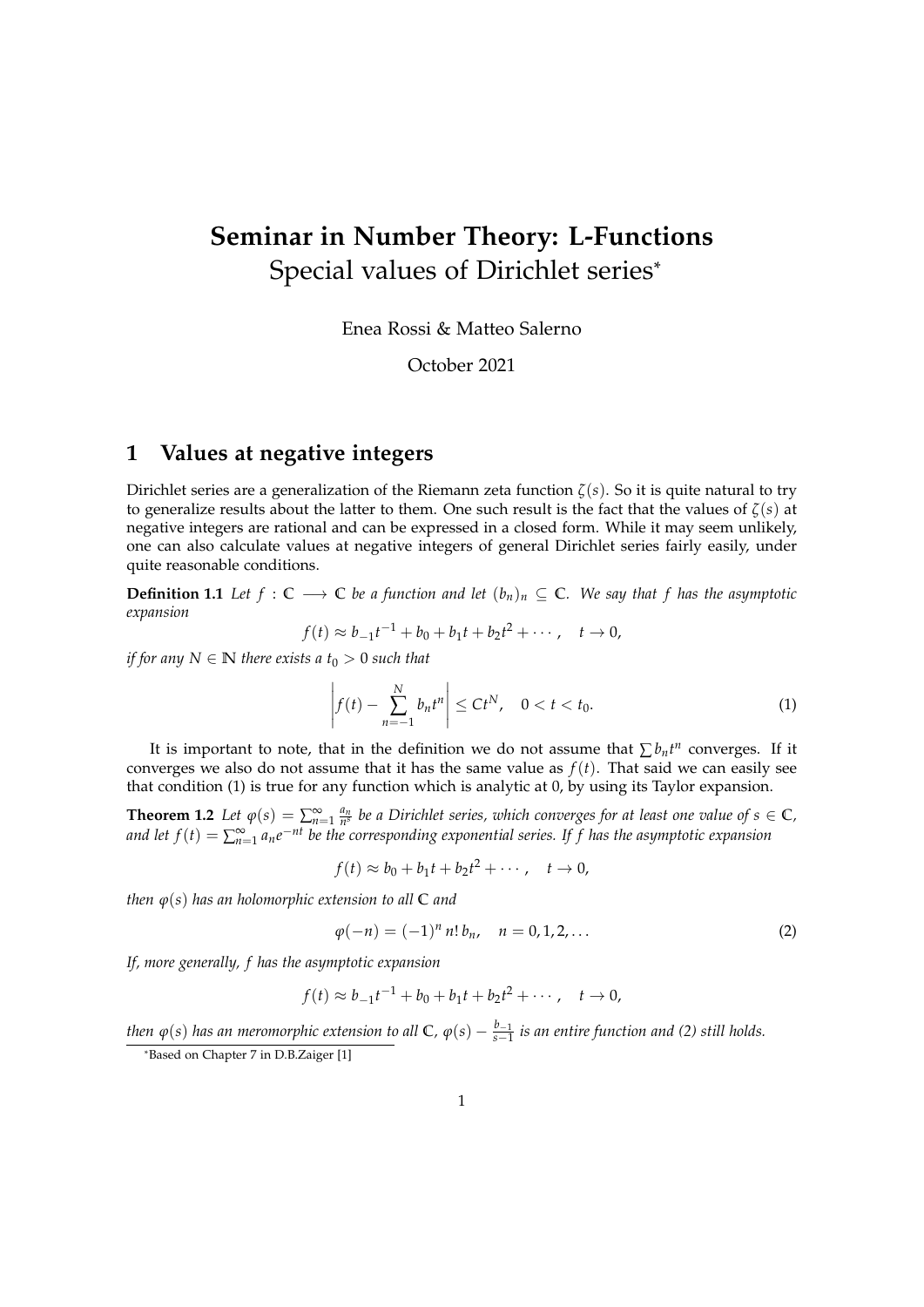**Proof** Given that condition [\(1\)](#page-0-0) holds, it is clear that the exponential series  $f(t)$  is absolutely convergent for *t* > 0, since the *an*'s can grow at most like a polynomial. Therefore the Mellin transform of *f* in the range of convergence is equal to  $\Gamma(s)\varphi(s)$ , or more explicitly

$$
\Gamma(s)\varphi(s) = \int_0^\infty f(t)t^{s-1}dt.
$$

Let us divide the integral as

$$
g + h
$$
,  $g(s) := \int_0^1 f(t)t^{s-1}dt$ ,  $h(s) := \int_1^{\infty} f(t)t^{s-1}dt$ .

Since  $f(t) \to 0$  exponentially as  $t \to \infty$ , the integral  $h(s)$  converges for all *s*, in particular it actually converges absolutely and uniformly on compact sets. Therefore *h* must be an entire function. For  $Re(s) > 1$  we have that

$$
\int_0^1 \left( \sum_{n < N} b_n t^n \right) t^{s-1} dt = \sum_{n < N} b_n \frac{t^{n+s}}{n+s} \bigg|_0^1 = \sum_{n < N} \frac{b_n}{n+s},
$$

so that in particular

$$
g(s) = \sum_{n < N} \frac{b_n}{n+s} + \int_0^1 \left( f(t) - \sum_{n < N} b_n t^n \right) t^{s-1} dt.
$$

If we have  $Re(s) > -N$ , then condition [\(1\)](#page-0-0) implies that the integral in the above expression converges absolutely and uniformly on compact sets. Therefore  $g(s) = \sum_{n < N} \frac{b_n}{n+s} + g'(s)$ , where  $g'$  is holomorphic for  $Re(s) > -N$ , in particular  $\Gamma(s)\varphi(s) - \sum_{n \le N} \frac{b_n}{n+s}$  has an holomorphic continuation on  $Re(s) > -N$ . Since this holds for any *N*, we get a meromorphic continuation of  $\Gamma(s)\varphi(s)$  on all C, whose simple poles can only possibly be at  $s = −n$  for  $n \in \{-1, 0, 1, 2, \ldots\}$  and it has residue *b<sub>n</sub>* at them. Since  $1/\Gamma(s)$  is holomorphic on all **C** and has zeros at  $s \in \{0, -1, -2, ...\}$ ,  $\varphi(s)$  must be holomorphic except for possibly a simple pole at *s* = 1 with residue *b*−1. It is well known that  $Res(\Gamma, -n) = (-1)^n/n!$ , so for all  $n \in \mathbb{N}$  we have

$$
b_n = Res(\Gamma \varphi, -n) = Res(\Gamma, -n) \varphi(-n) = \frac{(-1)^n}{n!} \varphi(-n),
$$

which implies

$$
\varphi(-n) = (-1)^n n! \, b_n.
$$

**Remark 1.3** Theorem [1.2](#page-0-2) is also true for general Dirichlet series  $\varphi(s) = \sum_{n=1}^{\infty} \frac{a_n}{\lambda_n^s}$  which converge for at least one value *s*, by using  $f(s) = \sum_{n=1}^{\infty} a_n e^{-\lambda_n t}$  and the corresponding Mellin transform formula.

**Example 1.4** We will now consider the example of the Riemann zeta function  $\varphi(s) = \zeta(s)$ . In particular we have  $a_n = 1$  for all  $n \in \mathbb{N}$ , so

$$
f(t) = \sum_{n=1}^{\infty} e^{-nt} = \frac{1}{e^t - 1}
$$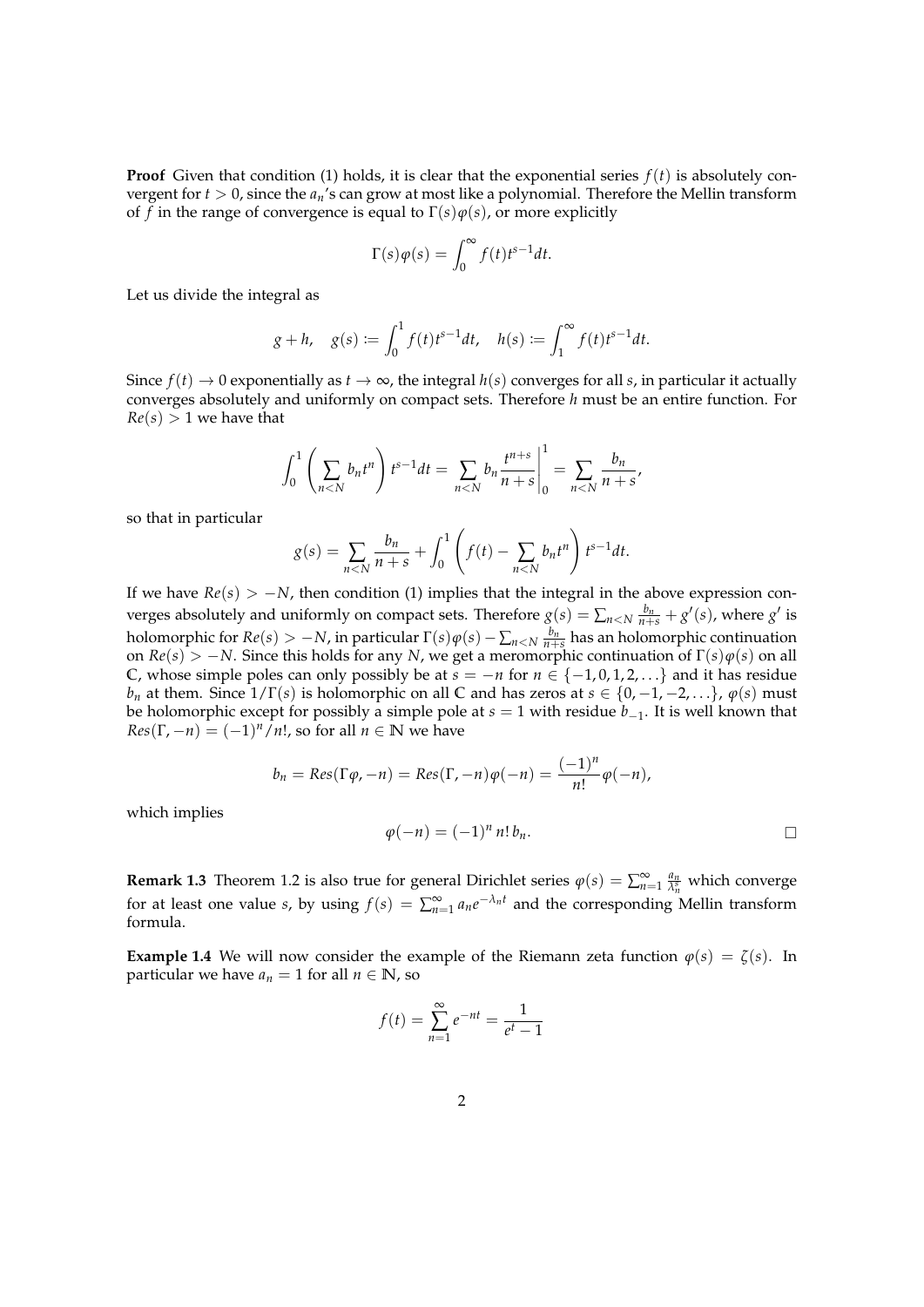and, with  $B_n$  being the nth Bernoulli number we have the asymptotic expansion

$$
f(t) \approx \frac{1}{t} + \sum_{n=0}^{\infty} \frac{B_{n+1}}{(n+1)!} t^n
$$

which actually converges for  $0 < t < 2\pi$ , so Theorem [1.2](#page-0-2) gives us immediately the holomorphic continuation of  $\zeta(s) - 1/(s - 1)$  on the whole complex plane and the values

$$
\zeta(-n) = (-1)^n \frac{B_{n+1}}{n+1} = \begin{cases} -1/2 & n = 0\\ -B_{n+1}/(n+1) & n \ge 1 \text{ odd} \\ 0 & n \ge 2 \text{ even} \end{cases}
$$

which could also have been obtained directly.

We now want to consider Dirichlet L-series, so let *χ* be a Dirichlet character mod *N* and consider  $\varphi(s) = L(s, \mathcal{X}) = \sum_{n=1}^{\infty}$ *χ*(*n*)  $\frac{(n)}{n^s}$ , *Re*(*s*) > 1. By the periodicity of *χ* we get directly that

$$
f(t) = \sum_{n=1}^{\infty} \chi(n)e^{-nt} = \sum_{n=1}^{N} \chi(n) \sum_{m=0}^{\infty} e^{-(n+mN)t} = \sum_{n=1}^{N} \chi(n) \frac{e^{-nt}}{1 - e^{-Nt}}.
$$

Given that as  $t \to 0$  we have the asymptotic expansions

$$
e^{-nt} \approx \sum_{k=0}^{\infty} \frac{(-n)^k}{k!} t^k
$$

$$
\frac{1}{1 - e^{-Nt}} \approx \sum_{r=0}^{\infty} \frac{(-1)^r B_r}{r!} (Nt)^{r-1}
$$

the asymptotic expansion of  $f$  as  $t \to 0$  is given by

$$
f(t) \approx \sum_{n=1}^{N} \chi(n) \sum_{k=0}^{\infty} \sum_{r=0}^{\infty} \frac{(-1)^{k+r} n^k N^{r-1} B_r}{k! r!} t^{k+r-1}.
$$

So in particular for  $m \in \{-1, 0, 1, 2, \ldots\}$  we have

$$
b_m = \sum_{n=1}^{N} \chi(n) \sum_{\substack{k+r-1=m\\k,r \ge 0}} \frac{(-1)^{k+r} n^k N^{r-1} B_r}{k! \ r!},
$$
\n(3)

<span id="page-2-1"></span><span id="page-2-0"></span>,

which gives us the value

$$
b_{-1} = \frac{1}{N} \sum_{n=1}^{N} \chi(n).
$$
 (4)

But of course the sum [\(4\)](#page-2-0) is zero whenever  $\chi \neq \chi_0$ , that is whenever  $\chi$  is not the principal character, so in this case Theorem [1.2](#page-0-2) gives us a holomorphic continuation of  $L(s, \chi)$  for all  $s \in \mathbb{C}$ . In the case of the principal character we get

$$
b_{-1} = \frac{1}{N} \sum_{\substack{n=1 \ (n,N)=1}}^{N} 1 = \frac{\phi(N)}{N},
$$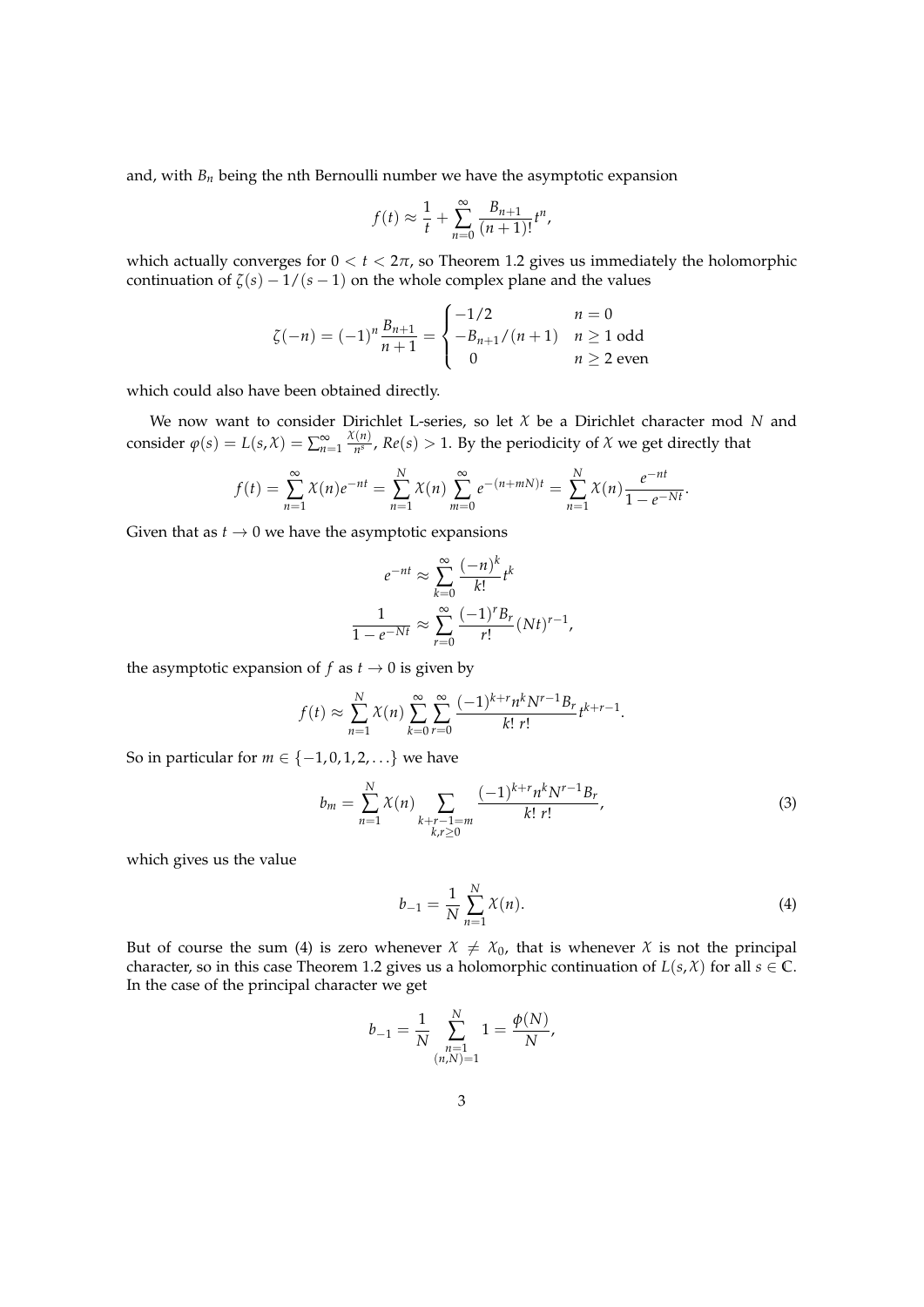where  $\phi$  denotes the Euler totient function, so  $L(s, \mathcal{X}_0)$  has a simple pole at  $s = 1$  with residue *φ*(*N*)*N*−<sup>1</sup> , which could also have been proven directly. To rewrite the expression [\(3\)](#page-2-1) in a simpler way we can use the Bernoulli polynomials, namely

$$
B_n(x) := \sum_{k=0}^n \binom{n}{k} B_{n-k} x^k,
$$
\n<sup>(5)</sup>

in particular the first few are given by

$$
B_0(x) = 1,
$$
  
\n
$$
B_1(x) = x - \frac{1}{2},
$$
  
\n
$$
B_2(x) = x^2 - x + \frac{1}{6},
$$
  
\n
$$
B_3(x) = x^3 - \frac{3}{2}x^2 + \frac{1}{6}x,
$$
  
\n
$$
\vdots
$$

Given this polynomials we have the more readable expression

<span id="page-3-0"></span>
$$
b_m = \frac{(-1)^{m+1}N^m}{(m+1)!} \sum_{n=1}^N \chi(n) B_{m+1} \left( \frac{n}{N} \right).
$$

To put it all together we get:

**Theorem 1.5** *Let*  $\chi$  *be a Dirichlet character mod*  $N$  *and let*  $L(s,\chi) = \sum_{n=1}^{\infty}$ *χ*(*n*)  $\frac{R^{(n)}}{n^s}$ ,  $Re(s) > 1$ , be its *corresponding L-series. Then L*(*s*, *χ*) *can be extended to a meromorphic function on all of* **C***. In particular the extension is holomorphic except if*  $X = X_0$ *, in which case there is a simple pole by*  $s = 1$  *with residue φ*(*N*)/*N. We also have*

$$
L(-n,\chi) = -\frac{N^n}{n+1} \sum_{m=1}^{N} \chi(m) B_{n+1}\left(\frac{m}{N}\right), \quad n = 0, 1, 2, ...
$$

Using the fact that  $B_1(x) = x - \frac{1}{2}$  and that  $\sum_{m=1}^{N} \chi(m) = 0$  when  $\chi \neq \chi_0$ , an example of the Theorem is

$$
L(0,\chi) = -\sum_{m=1}^{N} \chi(m) \left(\frac{m}{N} - \frac{1}{2}\right)
$$
  
=  $-\frac{1}{N} \sum_{m=1}^{N} \chi(m)m + \frac{1}{2} \sum_{m=1}^{N} \chi(m) = -\frac{1}{N} \sum_{m=1}^{N} \chi(m)m.$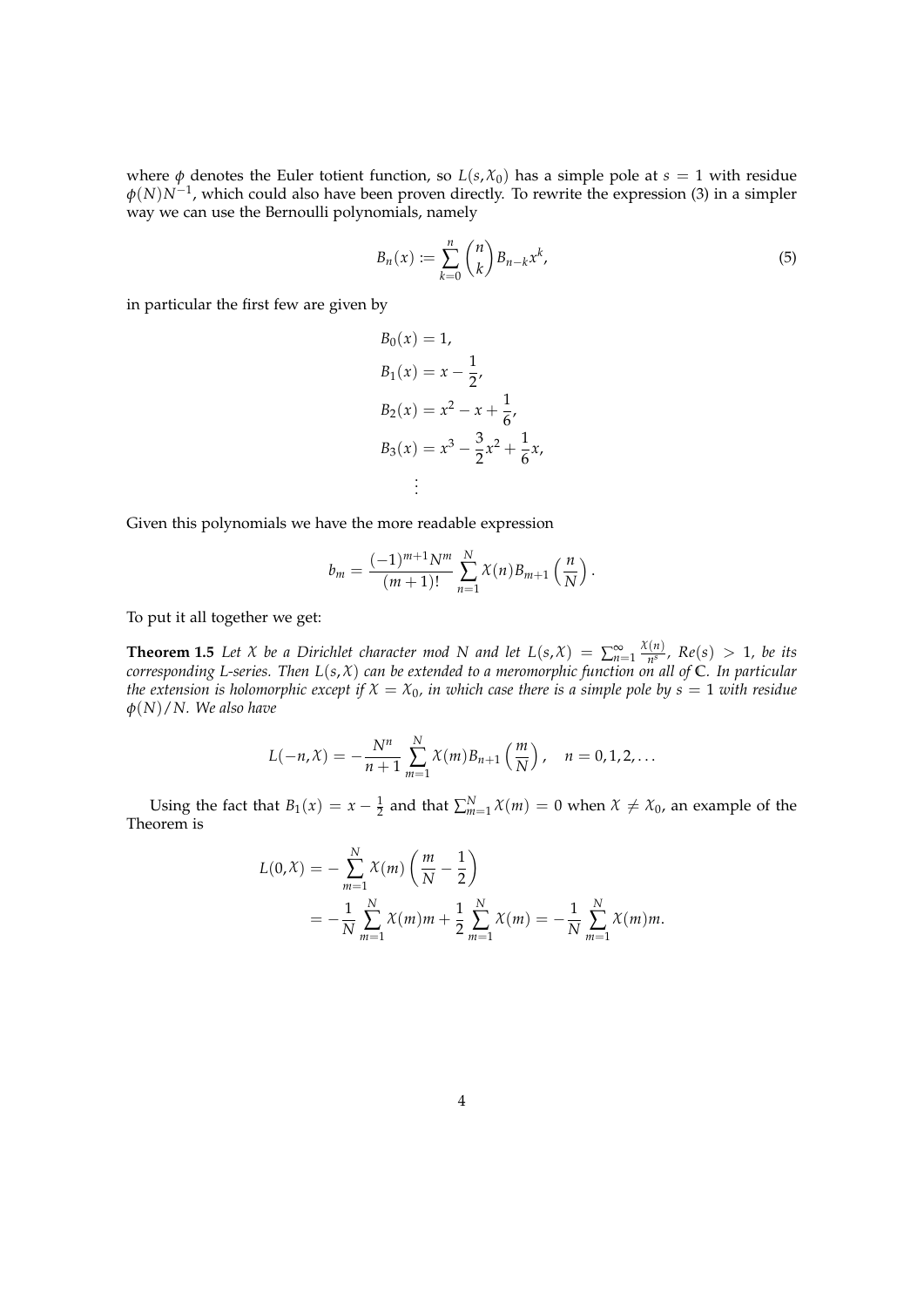## **2 Properties of the Bernoulli polynomials**

The Bernoulli polynomials defined before have very nice properties. Thanks the definition we can deduce

<span id="page-4-0"></span>
$$
B_n(0) = B_n \tag{6}
$$

<span id="page-4-1"></span>
$$
\frac{\mathrm{d}}{\mathrm{d}x}B_n(x) = nB_{n-1}(x) \tag{7}
$$

**Proof**

$$
\frac{d}{dx}B_n(x) = \frac{d}{dx}\left(\sum_{k=0}^n \binom{n}{k}B_{n-k}x^k\right) = \sum_{k=1}^n \frac{n!}{k!(n-k)!}B_{n-k}kx^{k-1}
$$

$$
= \sum_{k=0}^{n-1} n \frac{(n-1)!}{k!(n-k-1)!}B_{n-k-1}x^k = nB_{n-1}(x).
$$

We notice that [\(6\)](#page-4-0) and [\(7\)](#page-4-1) together give us a second and inductive definition of the Bernoulli polynomials. Another definition that we can consider for the  $B_n(x)$  is

<span id="page-4-2"></span>
$$
\sum_{n=0}^{\infty} B_n(x) \frac{t^n}{n!} = \frac{te^{xt}}{e^t - 1}
$$
\n(8)

**Proof**

$$
\sum_{n=0}^{\infty} B_n(x) \frac{t^n}{n!} = \sum_{n=0}^{\infty} \sum_{k=0}^n {n \choose k} B_{n-k} x^k \frac{t^n}{n!} = \sum_{k=0}^{\infty} \sum_{n=k}^{\infty} \frac{1}{k! (n-k)!} B_{n-k} t^{n-k} t^k x^k
$$

$$
= \sum_{k=0}^{\infty} \frac{t^k x^k}{k!} \sum_{n=k}^{\infty} \frac{B_{n-k} t^{n-k}}{(n-k)!} = e^{tx} \frac{t}{e^t - 1} = \frac{te^{xt}}{e^t - 1} \quad \text{where } (|t| \le 2\pi). \qquad \Box
$$

The generating function gives us two further properties of the polynomial  $B_n(x)$ : symmetry and a recursion formula.

<span id="page-4-3"></span>
$$
B_n(1-x) = (-1)^n B_n(x)
$$
\n(9)

<span id="page-4-4"></span>
$$
B_n(x+1) = B_n(x) + nx^{n-1}
$$
\n(10)

**Proof** Using the property [\(8\)](#page-4-2) we get

$$
\sum_{n=0}^{\infty} B_n (1-x) \frac{t^n}{n!} = \frac{te^{t-tx}}{e^t - 1} = \frac{te^t e^{-xt}}{e^t - 1} = \frac{te^{-xt}}{1 - e^{-t}} = \frac{(-t)e^{x(-t)}}{e^{-t} - 1}
$$

$$
= \sum_{n=0}^{\infty} B_n(x) \frac{(-t)^n}{n!} = \sum_{n=0}^{\infty} (-1)^n B_n(x) \frac{t^n}{n!}.
$$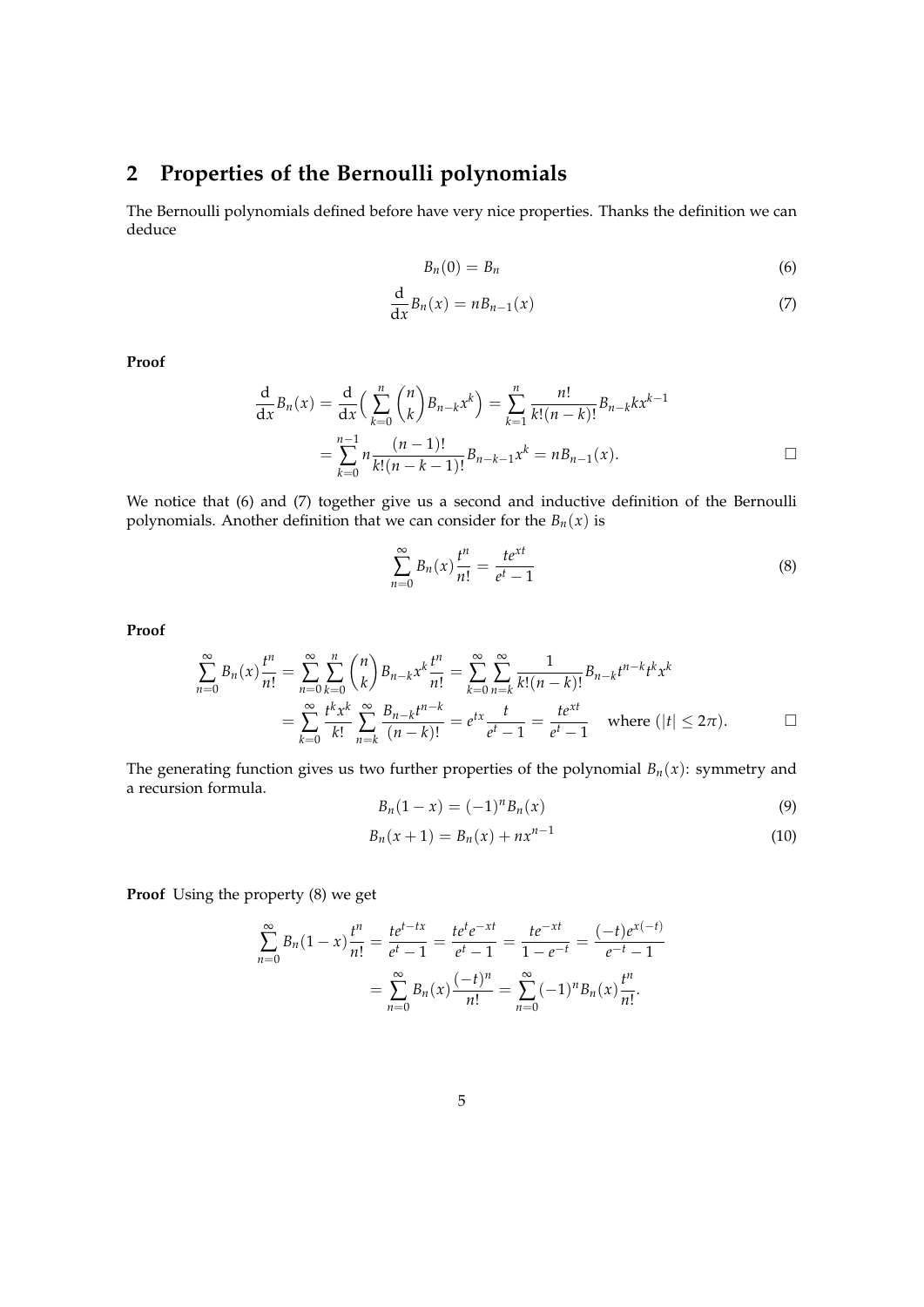Since  $\{1, t, t^2, \cdot\}$  forms an independent system, then we get [\(9\)](#page-4-3). In the same way we calculate

$$
\sum_{n=0}^{\infty} B_n(x+1) \frac{t^n}{n!} = \frac{te^{xt+t}}{e^t - 1} = \frac{te^{xt}e^t - te^{xt} + te^{xt}}{e^t - 1} = \frac{te^{xt}(e^t - 1) + te^{xt}}{e^t - 1}
$$

$$
= te^{xt} + \frac{te^{xt}}{e^t - 1} = t \sum_{k=0}^{\infty} \frac{(xt)^k}{k!} + \sum_{n=0}^{\infty} B_n(x) \frac{t^n}{n!}
$$

$$
= \sum_{k=0}^{\infty} \frac{x^k t^{k+1}}{k!} + \sum_{n=0}^{\infty} B_n(x) \frac{t^n}{n!} = \sum_{k=1}^{\infty} \frac{x^{k-1}t^k}{(k-1)!} + \sum_{n=0}^{\infty} B_n(x) \frac{t^n}{n!}
$$

$$
= \sum_{k=0}^{\infty} \frac{kx^{k-1}t^k}{k!} + \sum_{n=0}^{\infty} B_n(x) \frac{t^n}{n!} = \sum_{n=0}^{\infty} (B_n(x) + nx^{n-1}) \frac{t^n}{n!}.
$$

finally due to [\(10\)](#page-4-4) it follows the formula for the power sums that Jakob Bernoulli introduced the numbers  $B_k$ , named after him.

$$
1^{n} + 2^{n} + \dots + N^{n} = \frac{B_{n+1}(N+1) - B_{n+1}(0)}{n+1}
$$
  
= 
$$
\sum_{k=0}^{n} (-1)^{k} {n \choose k} B_{k} \frac{N^{n+1-k}}{n+1-k}
$$

**Proof** If we rewrite [\(10\)](#page-4-4) we obtain

$$
(n+1)x^{n} = B_{n+1}(x+1) - B_{n+1}(x),
$$

and therefore

$$
\sum_{x=0}^{N} (n+1)x^{n} = \sum_{x=0}^{N} (B_{n+1}(x+1) - B_{n+1}(x)) = B_{n+1}(N+1) - B_{n+1}(0).
$$

Thus we get the first equality. For the second equality we use [\(9\)](#page-4-3)

$$
B_{n+1}(N+1) = (-1)^{n+1} B_{n+1}(-N).
$$

Then

$$
\frac{B_{n+1}(N+1) - B_{n+1}(0)}{n+1} = \frac{(-1)^{n+1}B_{n+1}(-N) - B_{n+1}}{n+1}
$$
  
\n
$$
= \frac{1}{1+n} \left( (-1)^{n+1} \sum_{k=0}^{n+1} {n+1 \choose k} B_{n+1-k}(-N)^k - B_{n+1} \right)
$$
  
\n
$$
= \frac{1}{1+n} \left( (-1)^{n+1} \sum_{k=1}^{n+1} {n+1 \choose k} B_{n+1-k}(-N)^k \right)
$$
  
\n
$$
= \sum_{k=1}^{n+1} (-1)^{n+1-k} \frac{n!}{k!(n+1-k)!} B_{n+1-k} N^k
$$
  
\n
$$
= \sum_{i=0}^{n} (-1)^i \frac{n!}{(n+1-i)!i!} B_i N^{n+1-i}
$$
  
\n
$$
= \sum_{i=0}^{n} (-1)^i {n \choose i} B_i \frac{N^{n+1-i}}{n+1-i}
$$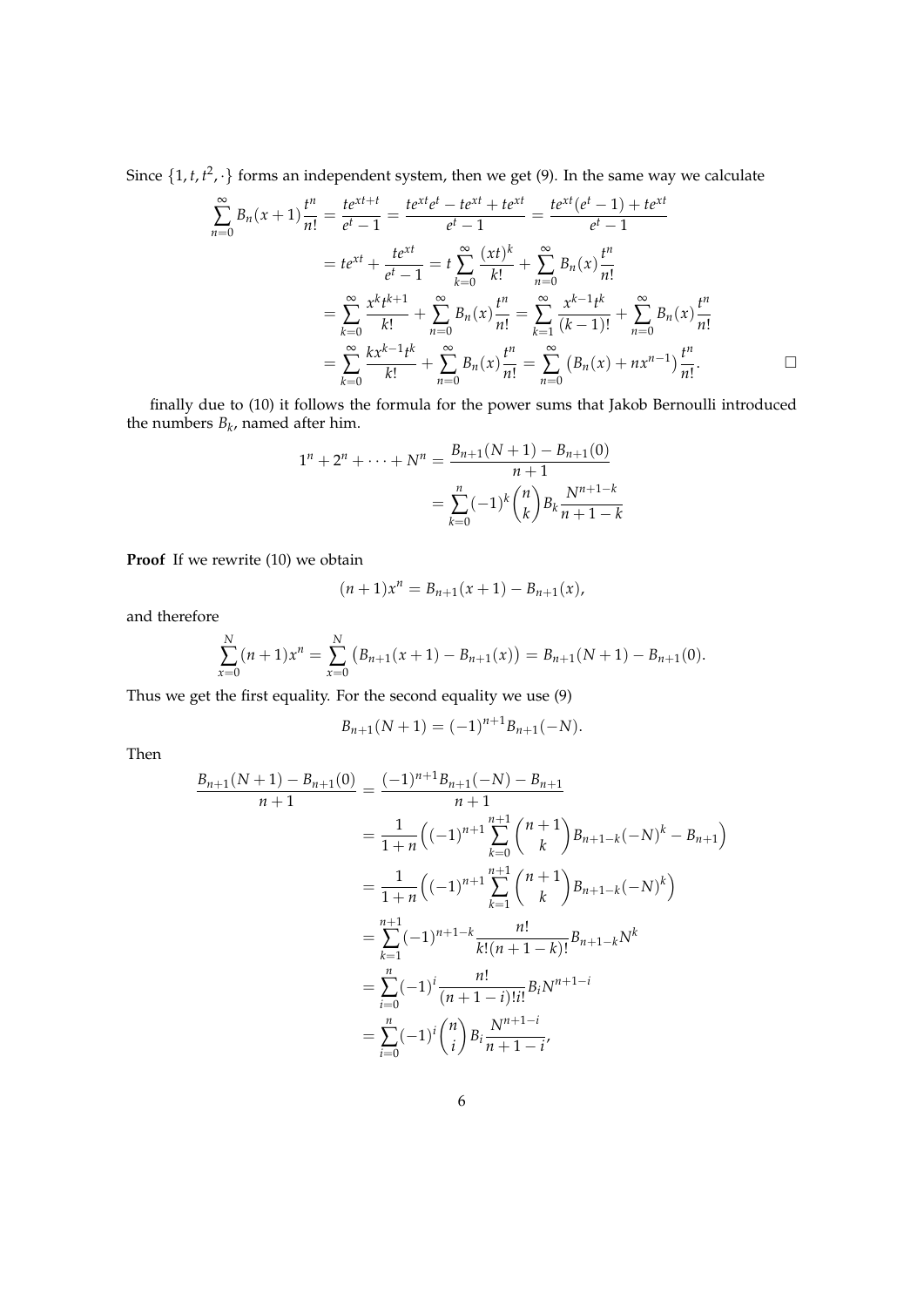where in the third equality we used the fact that  $(-1)^{n+1}B_{n+1} = B_{n+1}$  for all  $n \ge 1$ , and in the last equalities we used the index change  $i = n + 1 - k$ .

As an example of the Theorem [1.5](#page-3-0) and the properties of the Bernoulli polynomials we consider the *Hurwitz Zeta function* defined as

$$
\zeta(s,a) = \sum_{n=0}^{\infty} (n+a)^{-s} \quad (Re(s) > 1, a > 0).
$$

The corresponding exponential series is

$$
f(t) = \sum_{n=0}^{\infty} e^{-(n+a)t} = e^{-at} \sum_{n=0}^{\infty} e^{-nt} = \frac{1}{t} \frac{te^{-at}}{e^t - 1} = \frac{1}{t} \sum_{n=0}^{\infty} B_n(a) \frac{t^n}{n!}
$$

$$
= \frac{1}{t} + \sum_{n=1}^{\infty} B_n(a) \frac{t^{n-1}}{n!} = \frac{1}{t} + \sum_{n=0}^{\infty} B_{n+1}(a) \frac{t^n}{(n+1)!}
$$

Using a theorem [1.2,](#page-0-2) we get that  $\zeta(s, a) - \frac{1}{s-1}$  is a holomorph extension in the all plane and for  $s \in \{0, -1, -2, \cdots\}$  and takes the value

$$
\zeta(-n,a) = -\frac{1}{n+1}B_{n+1}(a).
$$

In particular we have that

$$
L(s,\mathcal{X}) = \sum_{n=1}^{\infty} \frac{\mathcal{X}(n)}{n^s} = \sum_{m=1}^{N} \sum_{n=1}^{\infty} \mathcal{X}(nN+m)(nN+m)^{-s} = \sum_{m=1}^{N} \mathcal{X}(m) \sum_{n=1}^{\infty} (nN+m)^{-s}
$$
  
= 
$$
\sum_{m=1}^{N} \mathcal{X}(m) \sum_{n=1}^{\infty} (n + \frac{m}{N})^{-s} N^{-s} = \sum_{m=1}^{N} \mathcal{X}(m) \zeta(s, \frac{m}{N}) N^{-s},
$$

and so it follows Theorem [1.5.](#page-3-0)

Since it holds  $\chi$ (-1)<sup>2</sup> =  $\chi$ (1) = 1, then for all Dirichlet character  $\chi$  it holds either  $\chi$ (-1) = +1 or  $X(-1) = -1$ . So we call  $X$  *even* for the first case and *odd* for the second case.

**Corollary 2.1** *Except in the case of*  $N = 1$ ,  $n = 0$ , *then it holds for all*  $\chi$  *and all*  $n \ge 0$ 

$$
\chi(-1) = (-1)^n \Rightarrow L(-n,\chi) = 0,
$$

*i.e. the L-series of an even (respectively odd) character disappear at the negative even (respectively odd) n.*

### **3 Functional equation of the Riemann Zeta function**

#### <span id="page-6-0"></span>**Theorem 3.1**

$$
\pi^{-s/2}\Gamma(s/2)\zeta(s) = \pi^{-(1-s)/2}\Gamma((1-s)/2)\zeta(1-s).
$$
 (11)

To prove the functional equation of the Riemann Zeta function, we still need to recall some information.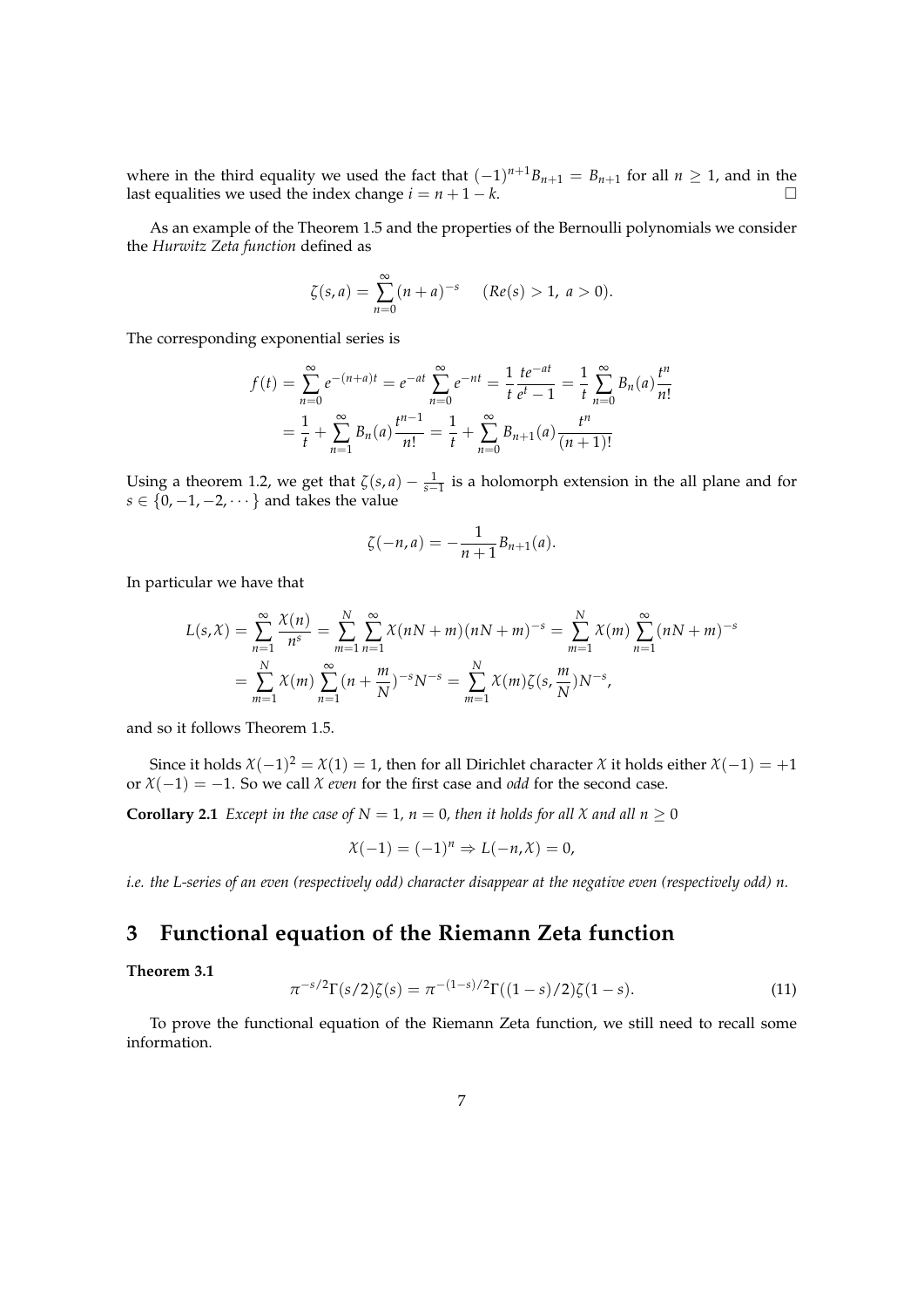**Definition 3.2** *A smooth function*  $f : \mathbb{R} \to \mathbb{C}$  *is called a Schwartz function if it satisfies* 

$$
\sup_{x\in\mathbb{R}}\left|x^{\alpha}\frac{d^{\beta}}{dx^{\beta}}f(x)\right|<\infty,
$$

*for all α and β in* **N***. We denote the space of all Schwartz functions as* S(**R**)*.*

Recall that for a function *f*  $\in S(\mathbb{R})$ , its Fourier transform is define as

$$
\hat{f}(y) = \int_{\mathbb{R}} f(x)e^{-2\pi iyx} dx.
$$

Notice that also  $\hat{f}$  is in the Schwartz space.

**Lemma 3.3 (Poisson summation formula)** *Let*  $f \in \mathcal{S}(\mathbb{R})$ *, then* 

$$
\sum_{n\in\mathbb{Z}}f(n)=\sum_{k\in\mathbb{Z}}\hat{f}(k).
$$

**Proof** We consider the function

$$
g: \mathbb{R} \to \mathbb{C}, \quad g(x) = \sum_{n \in \mathbb{Z}} f(n + x).
$$

Since *f* is in the Schwartz space, then *g* is smooth. Furthermore, we notice that  $g(x + 1) = g(x)$ by construction, so *g* is 1-periodic. Then

$$
g(x) = \sum_{k \in \mathbb{Z}} \left( \int_0^1 g(y) e^{-2\pi iky} dy \right) e^{2\pi i kx} = \sum_{k \in \mathbb{Z}} \left( \int_0^1 \sum_{n \in \mathbb{Z}} f(n+y) e^{-2\pi iky} dy \right) e^{2\pi i kx}
$$
  
\n
$$
= \sum_{k \in \mathbb{Z}} \left( \sum_{n \in \mathbb{Z}} \int_0^1 f(n+y) e^{-2\pi i ky} dy \right) e^{2\pi i kx} = \sum_{k \in \mathbb{Z}} \left( \sum_{n \in \mathbb{Z}} \int_n^{n+1} f(z) e^{-2\pi i k(z-n)} dz \right) e^{2\pi i kx}
$$
  
\n
$$
= \sum_{k \in \mathbb{Z}} \left( \sum_{n \in \mathbb{Z}} \int_n^{n+1} f(z) e^{-2\pi i kz} dz \right) e^{2\pi i kx} = \sum_{k \in \mathbb{Z}} \left( \int_{\mathbb{R}} f(z) e^{-2\pi i kz} dz \right) e^{2\pi i kx}
$$
  
\n
$$
= \sum_{k \in \mathbb{Z}} \hat{f}(k) e^{2\pi i kx}.
$$

If we take  $x = 0$ , then the Lemma is proved.

Recall that for a complex number *τ* the *Jacobi theta function* is defined as

<span id="page-7-0"></span>
$$
\vartheta(\tau) = \sum_{n \in \mathbb{Z}} q^{n^2} = 1 + 2q + 2q^4 + 2q^9 + \cdots
$$

where  $q = e^{2\pi i \tau}$ .

**Theorem 3.4** *For*  $t > 0$  *it holds* 

$$
\vartheta\Big(\frac{i}{2t}\Big)=\sqrt{t}\vartheta\Big(\frac{it}{2}\Big).
$$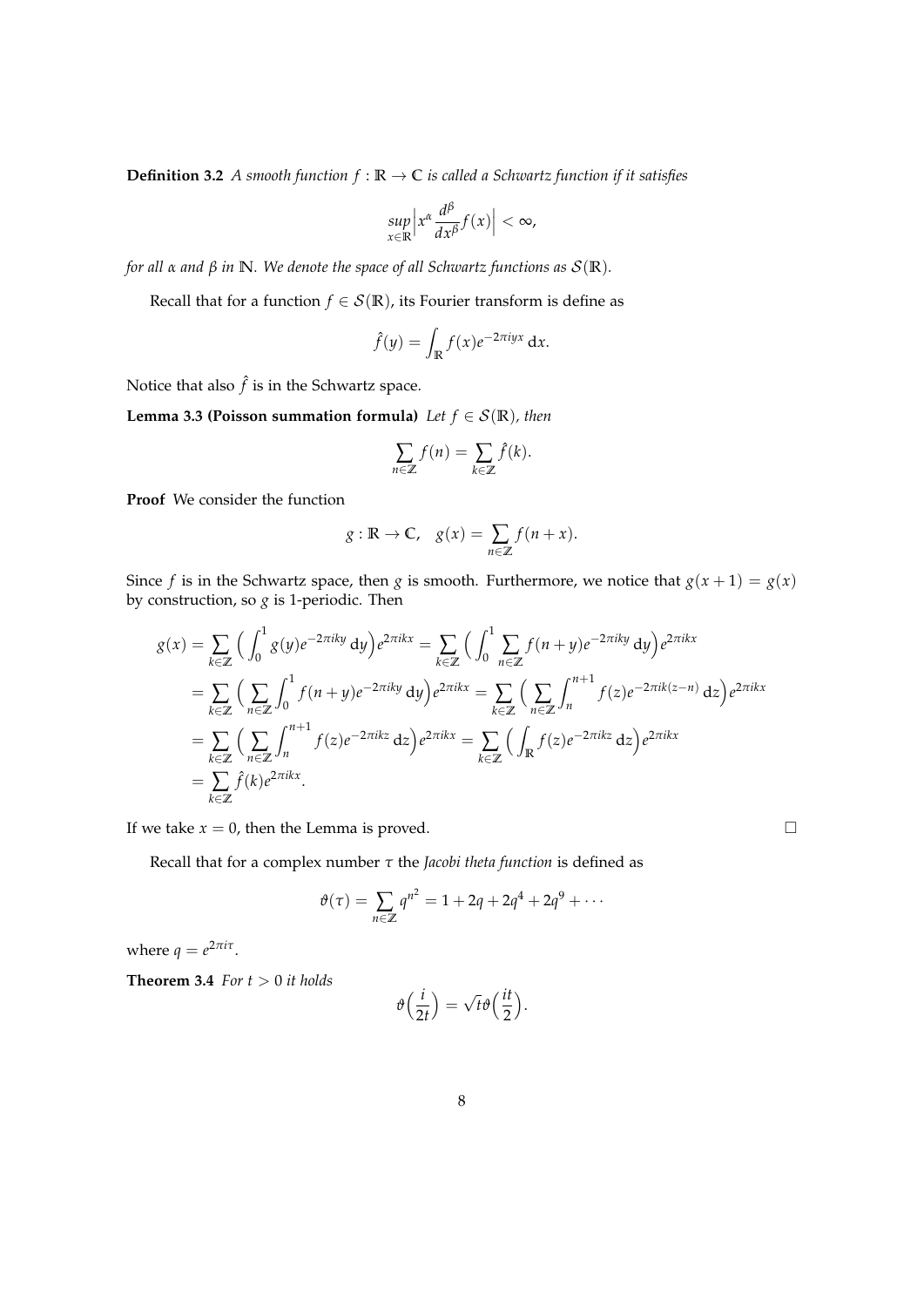**Proof** We have to prove

$$
\sum_{n \in \mathbb{Z}} e^{-\pi n^2/t} = \sqrt{t} \sum_{n \in \mathbb{Z}} e^{-\pi n^2 t}.
$$

We want to use the Poisson summation formula for the Schwartz function  $f_t(x) = e^{-\pi x^2/t}$ . We define  $g(x) = e^{-\pi x^2}$  and calculate

$$
\hat{f}_t(n) = \int_{\mathbb{R}} e^{-\pi x^2/t} e^{-2\pi i n x} dx = \sqrt{t} \int_{\mathbb{R}} e^{-\pi y^2} e^{-2\pi i n \sqrt{t} y} dy
$$

$$
= \sqrt{t} \hat{g}(\sqrt{t}n) = \sqrt{t} g(\sqrt{t}n) = \sqrt{t} e^{-\pi n^2 t} = \sqrt{t} f_{1/t}(n),
$$

where in the second equality we used the substitution  $x =$ *ty* and at the end we used the property  $\hat{g}(x) = g(x)$ . Then it holds

$$
\sum_{n\in\mathbb{Z}}e^{-\pi n^2/t}=\sum_{n\in\mathbb{Z}}f_t(n)=\sum_{n\in\mathbb{Z}}\hat{f}_t(n)=\sum_{n\in\mathbb{Z}}\sqrt{t}f_{1/t}(n)=\sqrt{t}\sum_{n\in\mathbb{Z}}e^{-\pi n^2t}.
$$

**Proof (Theorem [3.1\)](#page-6-0)** For the proof we consider  $\zeta(s) = \pi^{-s/2} \Gamma(s/2) \zeta(s)$ . Then

$$
\zeta(2s) = \pi^{-s} \Gamma(s) \zeta(2s) = \pi^{-s} \int_0^\infty e^{-y} y^{s-1} dy \sum_{n=1}^\infty n^{-2s}
$$
  
= 
$$
\int_0^\infty \sum_{n=1}^\infty (\pi n^2)^{-s} e^{-y} y^{s-1} dy = \int_0^\infty \sum_{n=1}^\infty e^{-\pi n^2 z} z^{s-1} dz
$$
  
= 
$$
\frac{1}{2} \int_0^\infty \sum_{n \in \mathbb{Z}, n \neq 0} e^{-\pi n^2 z} z^{s-1} dz = \frac{1}{2} \int_0^\infty (\vartheta(iz/2) - 1) z^{s-1} dz
$$
  
= 
$$
\frac{1}{2} \int_1^\infty (\vartheta(iz/2) - 1) z^{s-1} dz + \frac{1}{2} \int_0^1 (\vartheta(iz/2) - 1) z^{s-1} dz,
$$

where we used the substitution  $zn^2\pi = y$ . Now for the second integral we make the substitution  $x = \frac{1}{z}$  and the Theorem [3.4](#page-7-0) and we obtain

$$
\frac{1}{2} \int_0^1 (\vartheta(iz/2) - 1) z^{s-1} dz = \frac{1}{2} \int_1^\infty (\vartheta(i/2x) - 1) x^{-s-1} dx
$$
  
\n
$$
= \frac{1}{2} \int_1^\infty (\sqrt{x} \vartheta(ix/2) - 1) x^{-s-1} dx
$$
  
\n
$$
= \frac{1}{2} \int_1^\infty (\vartheta(ix/2) - 1) x^{-s-1/2} dx + \frac{1}{2} \int_1^\infty x^{-s-1/2} - x^{-s-1} dx
$$
  
\n
$$
= \frac{1}{2} \int_1^\infty (\vartheta(ix/2) - 1) x^{-s-1/2} dx + \frac{1}{2s-1} - \frac{1}{2s}.
$$

Therefore,

$$
\zeta(2s) = \frac{1}{2} \int_1^{\infty} (\vartheta(ix/2) - 1)(x^s + x^{-s+1/2}) \frac{dx}{x} + \frac{1}{2s-1} - \frac{1}{2s}.
$$

If we substitute 2*s* with *s* we get

$$
\zeta(s) = \frac{1}{2} \int_1^{\infty} (\vartheta(ix/2) - 1)(x^{s/2} + x^{(1-s)/2}) \frac{dx}{x} + \frac{1}{s-1} - \frac{1}{s}.
$$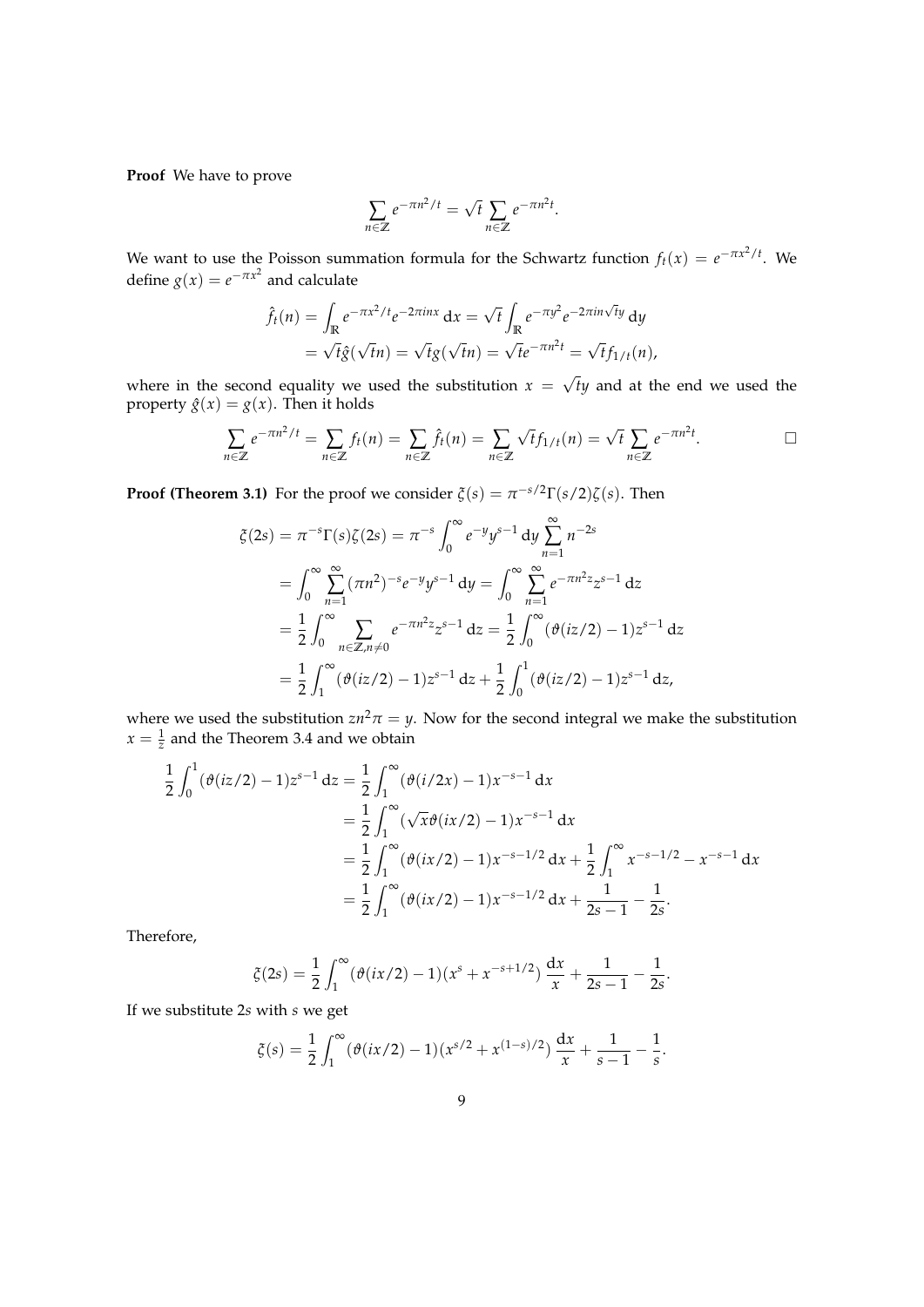We notice that it holds immediately

$$
\xi(1-s)=\xi(s),
$$

and the theorem follows.

Without proving it, we can state a general equation, the *functional equation* of the L-series  $L(s, \chi)$ , for a primitive character  $\chi$ :

$$
\pi^{-s/2}N^{s/2}\Gamma\left(\frac{s+\delta}{2}\right)L(s,\chi) = \frac{G}{i^{\delta}\sqrt{N}}\pi^{-(1-s)/2}N^{(1-s)/2}\Gamma\left(\frac{1-s+\delta}{2}\right)L(1-s,\tilde{\chi}),\tag{12}
$$

where  $\tilde{\chi}$  is the conjugated character of  $\chi$ ,  $\delta$  is equal to 0 when  $\chi$  is even and equal to 1 when  $\chi$ is odd, and *G* is the *Gauss sum*  $\sum_{n=1}^{N} \chi(n) e^{2\pi i n/N}$ . Notice that the factor  $\frac{G}{i^{\delta}\sqrt{N}}$  has absolute value equal 1.

**Example 3.5** For  $X$  primitive and odd character it holds

$$
L(1,\mathcal{X})=-\frac{\pi i G}{N^2}\sum_{m=1}^N \hat{\mathcal{X}}(m)m.
$$

The Riemann zeta function is a special case of L-series. If we consider the principal character  $\chi_0$  mod *N*, with *N* = 1, then  $\chi_0(n) = 1$  for all  $n \in \mathbb{N}$ . Therefore,

$$
L(s, \mathcal{X}_0) = \sum_{n=1}^{\infty} \frac{\mathcal{X}_0(n)}{n^s} = \sum_{n=1}^{\infty} \frac{1}{n^s} = \zeta(s).
$$